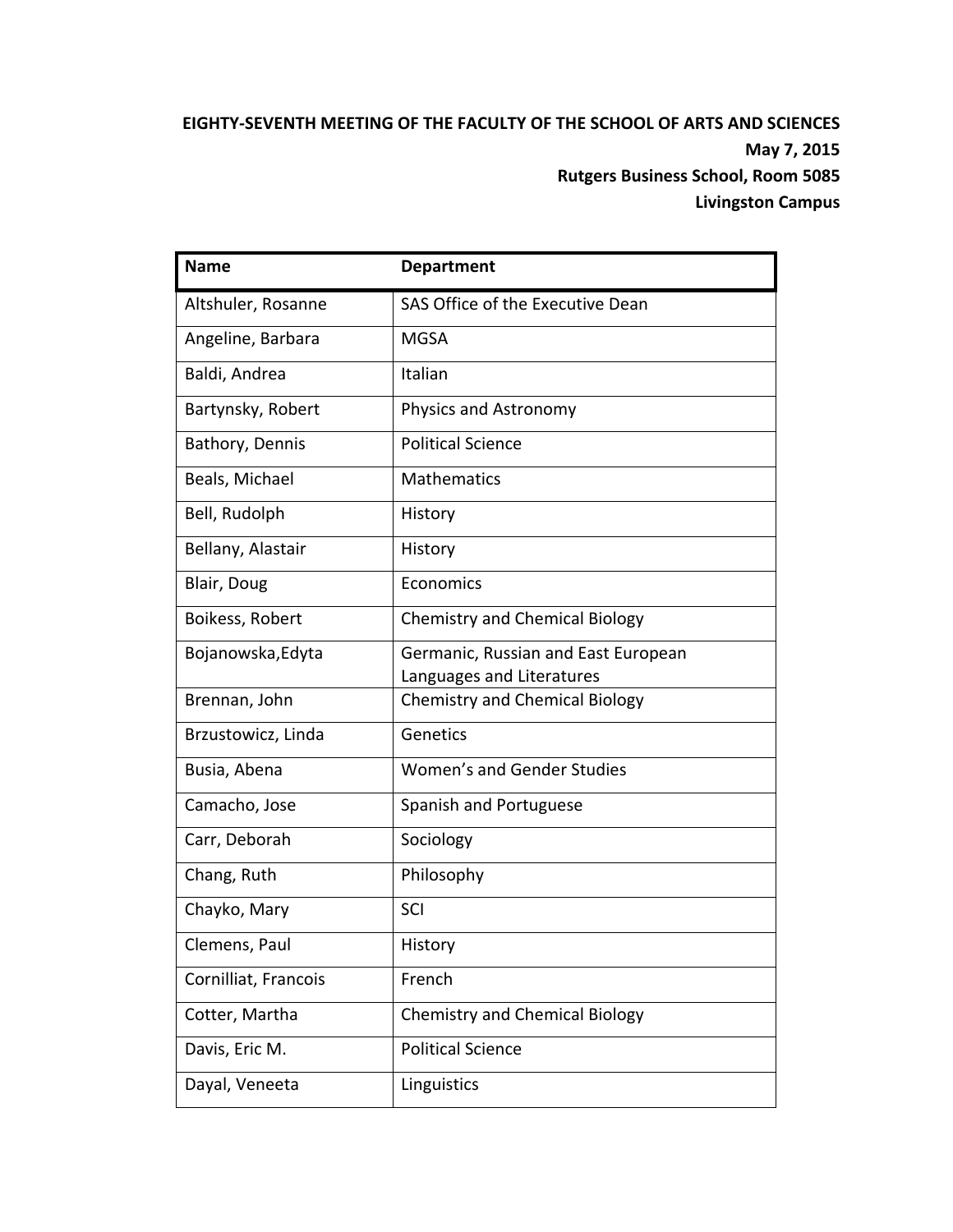| Decena, Carlos     | Latino and Hispanic Caribbean Studies |
|--------------------|---------------------------------------|
| Decker, Jeff       | <b>American Studies</b>               |
| Dickson, Linnea    | Psychology                            |
| Dienst, Richard    | English                               |
| Egan, Frances      | Philosophy                            |
| Eisenzweig, Uri    | French                                |
| Ellis, Kate        | English                               |
| Falk, Richard      | Mathematics                           |
| Feibel, Craig      | Anthropology                          |
| Fishbein, Leslie   | <b>American Studies</b>               |
| Gambarota, Paola   | Italian                               |
| Ghertner, Asher    | Geography                             |
| Gillespie, Angus   | <b>American Studies</b>               |
| Gliserman, Martin  | English                               |
| Goldstone, Andrew  | English                               |
| Haberl, Charles    | AMESALL                               |
| Haviland, Martha   | <b>DLS</b>                            |
| Hughes, David      | Anthropology                          |
| Iannini, Chris     | English                               |
| Isaac, Allan       | <b>American Studies</b>               |
| Israel, Paul       | <b>Edison Papers</b>                  |
| Jones, James       | Religion                              |
| Jones, Jennifer    | History                               |
| Keleman, R. Daniel | <b>Political Science</b>              |
| Kiledjian, Michael | Cell Biology and Neuroscience         |
| Kim, Suzy          | Asian Languages and Cultures          |
| Kim, Yeon-Soo      | Spanish and Portuguese                |
| Klein, Peter       | Philosophy                            |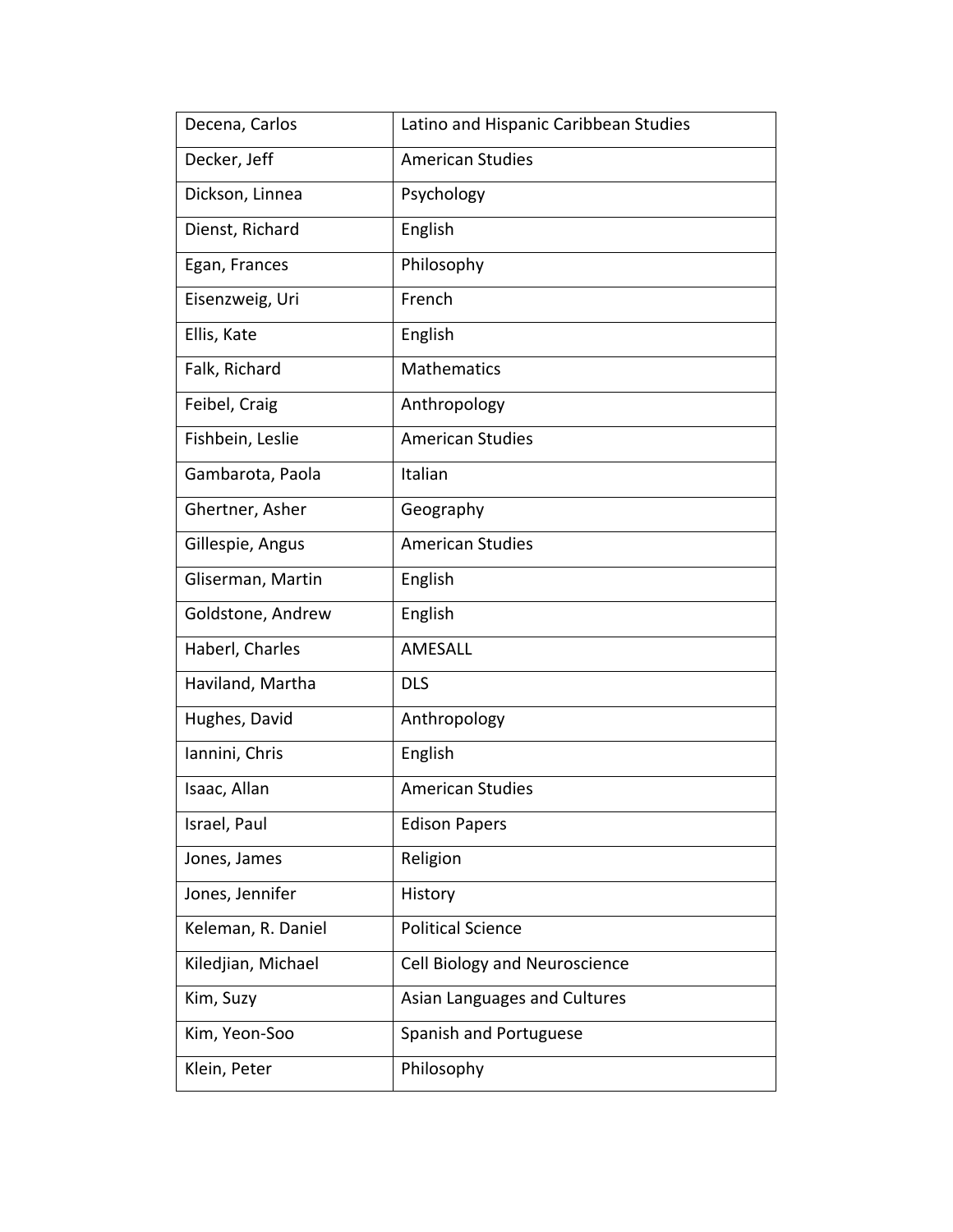| Kolassa, John                   | English                               |
|---------------------------------|---------------------------------------|
| Kolbaba, Tia                    | Religion                              |
| Krenos, John                    | <b>Chemistry and Chemical Biology</b> |
| Kronenberg, Leah                | Classics                              |
| Kulikowski, Casimir             | <b>Computer Science</b>               |
| Leichenko, Robin                | Geography                             |
| Leustek, Tom                    | <b>SEBS</b>                           |
| Maldonado Torres,<br>Nelson     | Latino and Hispanic Caribbean Studies |
| Mani, Preetha                   | AMESALL                               |
| Martinez-San Miguel,<br>Yolanda | Latino and Hispanic Caribbean Studies |
| Masschaele, James               | SAS Office of the Executive Dean      |
| Matsuda, Matt                   | <b>History/Honors College</b>         |
| Matthews, Robert                | Philosophy                            |
| McGill, Meredith                | English                               |
| McGlew, James                   | <b>Classics</b>                       |
| Mckeon, Michael                 | English                               |
| Mclean, Paul                    | Sociology                             |
| Miller, Ken                     | <b>Earth and Planetary Science</b>    |
| Miller, Stephen                 | Mathematics                           |
| Moehling, Carolyn               | Economics                             |
| Mountain, Gregory               | Earth and Planetary Science           |
| Murphy, Andrew                  | <b>Political Science</b>              |
| Neumeyer, Michelle              | <b>SEBS</b>                           |
| Otero-Jones, Damaris M.         | Spanish and Portuguese                |
| Padgett, Rick                   | Molecular Biology and Biochemistry    |
| Piroux, Lorraine                | French                                |
| Pryor, Carlton                  | Physics and Astronomy                 |
| Ramsamy, Edward                 | Africana Studies                      |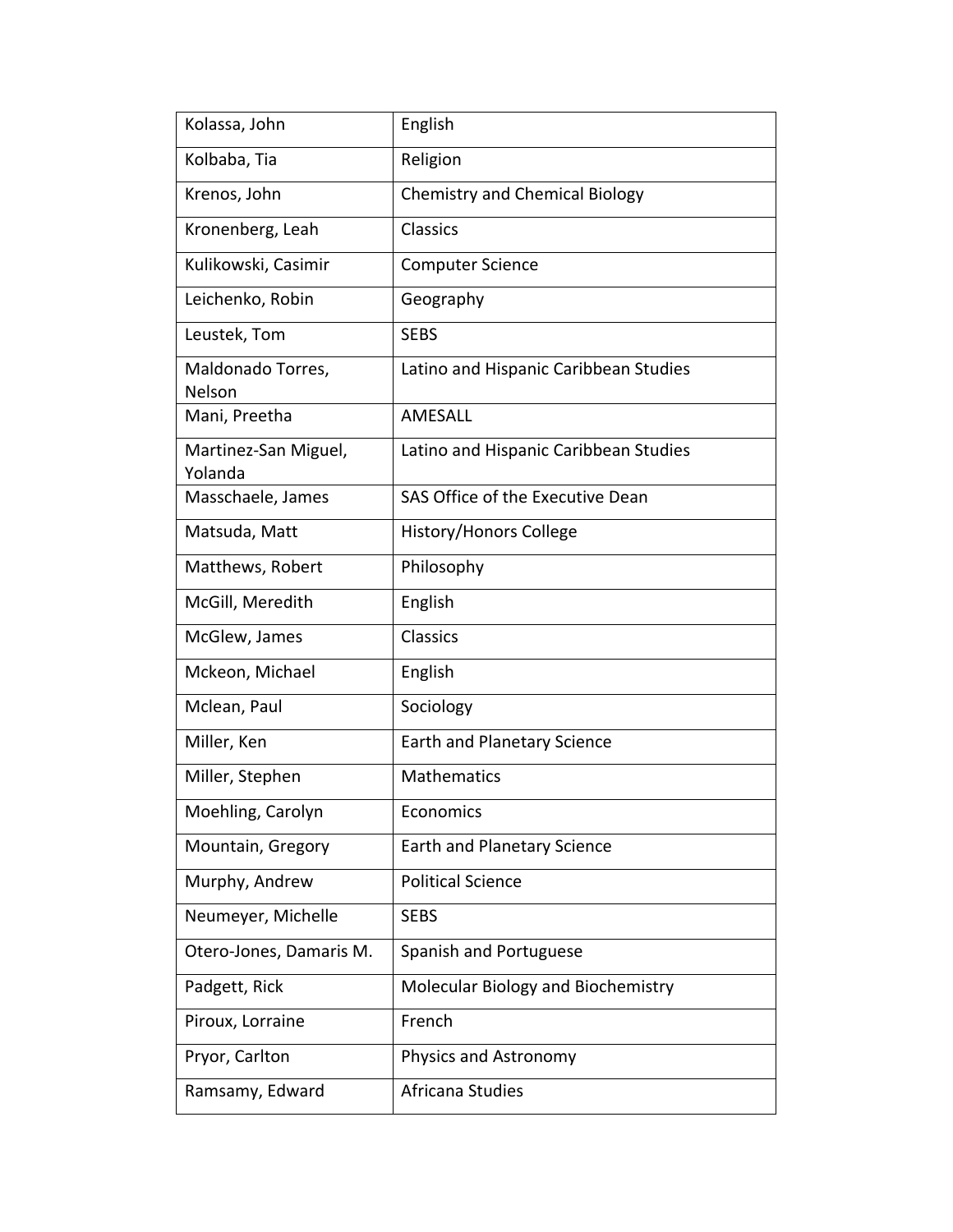| Redlawsk, David         | <b>Political Science</b>              |
|-------------------------|---------------------------------------|
| Rockland, Michael Aaron | <b>American Studies</b>               |
| Sanchez, Liliana        | Spanish and Portuguese                |
| Scanlon, Larry          | English                               |
| Schalow, Paul           | Asian Languages and Cultures          |
| Schneider, Laura        | Geography                             |
| Schroeder, Rick         | Geography                             |
| Scott, Kathleen         | Cell Biology and Neuroscience         |
| Scott, Rob              | Anthropology                          |
| Shandler, Jeffrey       | Jewish Studies                        |
| Sharp, Jane             | Art History                           |
| Sidlauskas, Susan       | Art History                           |
| Siegel, Jonah           | English                               |
| Sifuentes, Ben          | <b>American Studies</b>               |
| Sinkoff, Nancy          | Jewish Studies                        |
| Smith, Holly            | Philosophy                            |
| Smith, Randall D.       | Sociology                             |
| Song, Weijie            | Asian Languages and Cultures          |
| Sosa, Ernest            | Philosophy                            |
| Spellmeyer, Kurt        | English                               |
| St. Martin, Kevin       | Geography                             |
| Stephens, Thomas        | Spanish and Portuguese                |
| Stevens, Camilla        | Latino and Hispanic Caribbean Studies |
| Stoerger, Sharon        | SCI                                   |
| Swenson, James          | SAS Office of the Executive Dean      |
| Swisher, Carl           | <b>Earth and Planetary Science</b>    |
| Tamas, Jennifer         | French                                |
| Taylor, John            | <b>Chemistry and Chemical Biology</b> |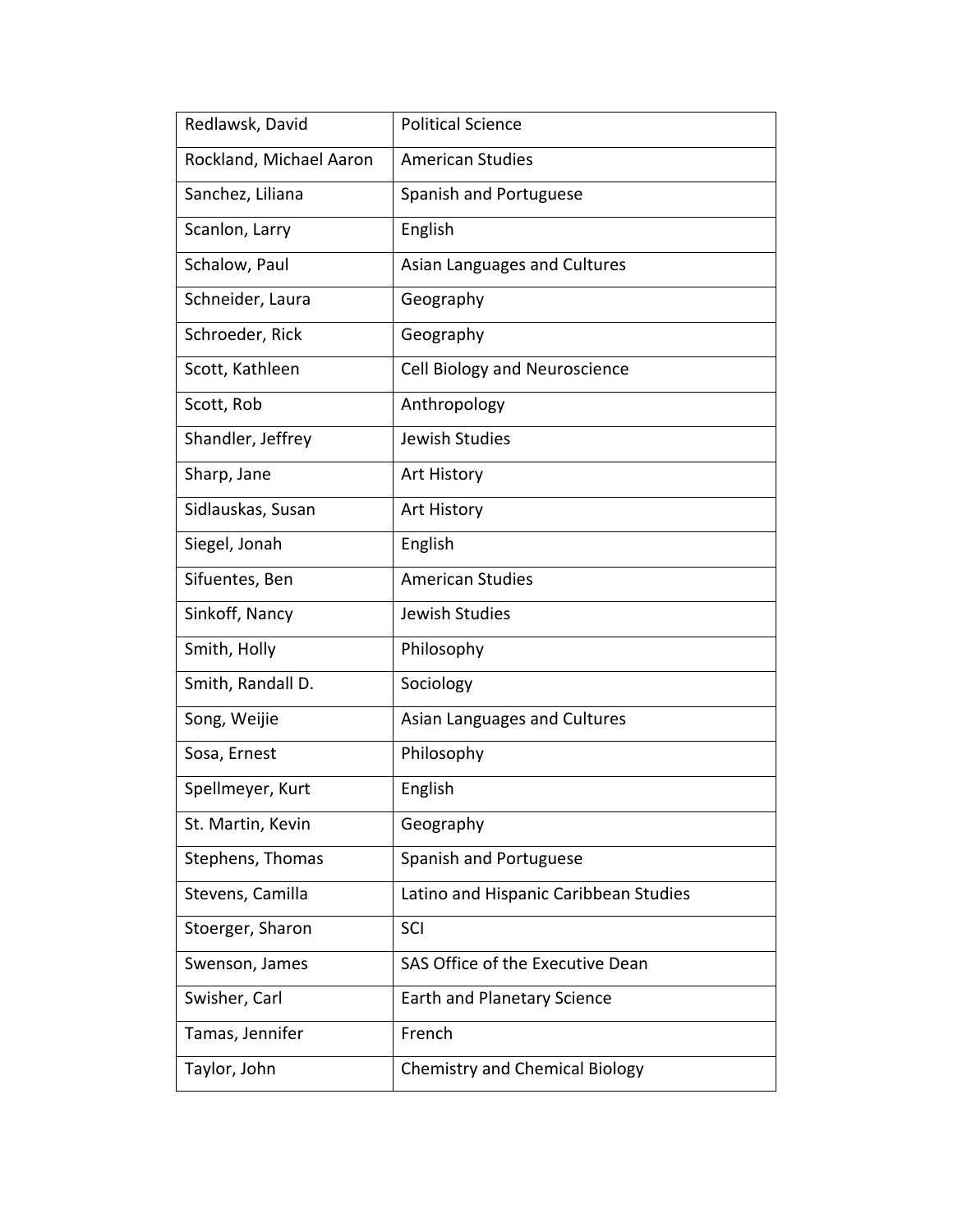| Temkin, Larry      | Philosophy                 |
|--------------------|----------------------------|
| Thomas, Simon      | <b>Mathematics</b>         |
| Trigg, Mary        | Women and Gender's Studies |
| Van Buskirk, Emily | Russian                    |
| Vicario, David S.  | Psychology                 |
| Voos, Paula        | <b>SMLR</b>                |
| Wasserman, Mark    | History                    |
| Weigert, Laura     | Art History                |
| Weingart, Michael  | <b>Mathematics</b>         |
| Welch, Rhiannon    | Italian                    |
| White, Eugene      | Economics                  |
| White, Laura S.    | Italian                    |
| Wilder, David      | Psychology                 |
| Williams, Carolyn  | English                    |
| Woodward, Chris    | <b>Mathematics</b>         |
| Wright, James      | Geology                    |
| Yanni, Carla       | <b>Art History</b>         |

## Draft Minutes

1. Peter March (Mathematics), Executive Dean of SAS, called the meeting to order at 1:05 pm. The minutes from the December 2014 meeting were approved. The agenda was approved.

## **2. DEAN'S REPORT**

In his remarks, the dean discussed the new SAS Convocation, the strategic planning process, the introduction of RCM, and a few other matters.

A. SAS CONVOCATION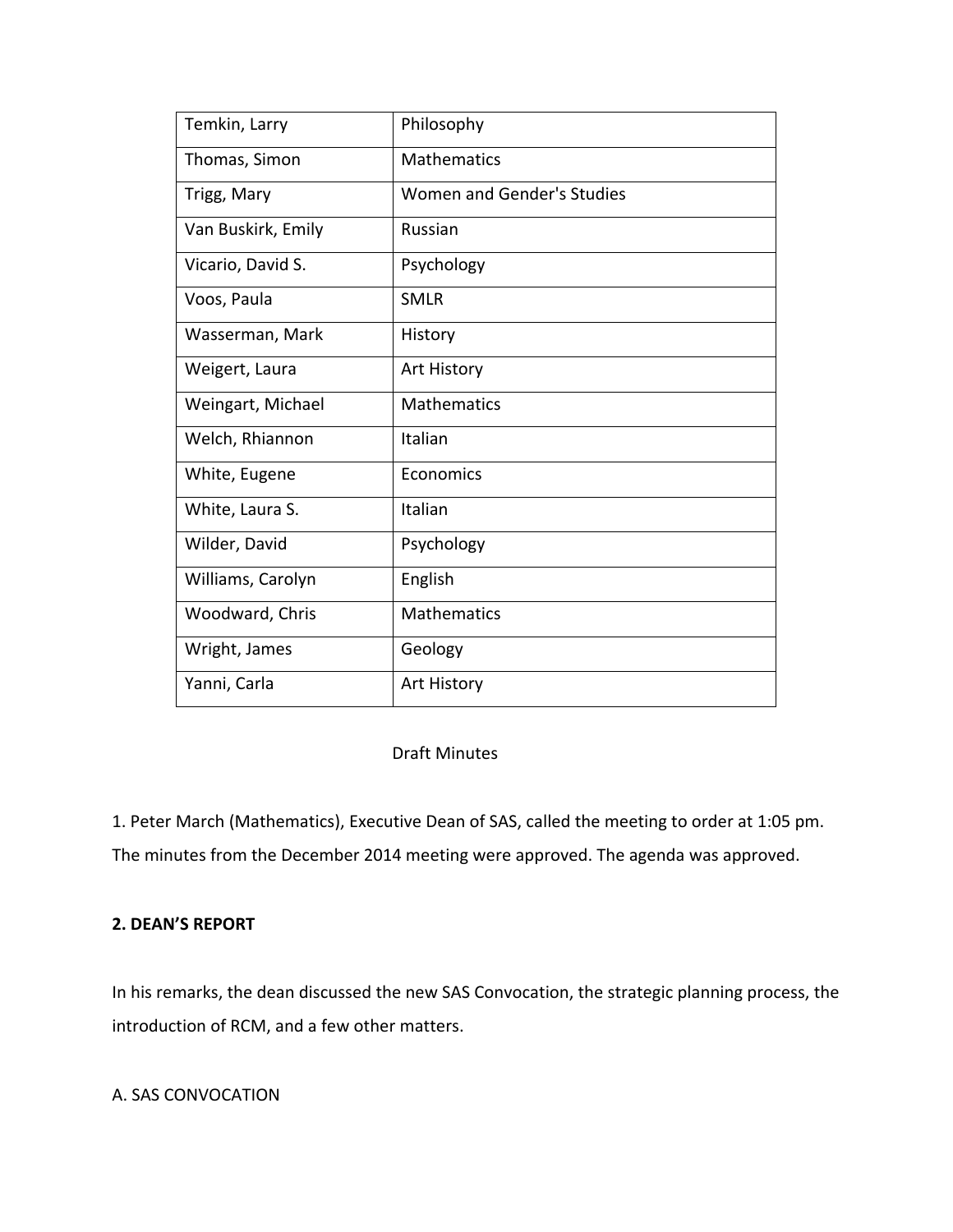The dean described the organizational structure of the coming SAS Convocation (the first of its kind) and urged the faculty to attend. He stressed that a committee composed of students, administrators and faculty worked diligently in planning the event.

#### B. SAS STRATEGIC PLANNING

The dean reviewed the Strategic planning initiative. SAS envisions a document that will focus on serious (but also addressable) challenges facing SAS and concrete goals. The report will be relatively short (ca. 20 pages) and will be written to appeal to the school's members, the rest of the Rutgers community, and Rutgers alumni. The plan is being drafted by the executive committee of SAS; SAS departments will have opportunities for input. The process will ideally be completed by December 2015.

### C. THE INTRODUCTION OF RCM

The Dean reviewed the introduction of RCM (Responsibility Centered Management), which is now taking place throughout Rutgers. RCM comes at a time when the financial picture of SAS is improving. The school adopted an austerity plan three years ago to help manage the large operating deficit that then came to light. The deficit stood at \$14m at the beginning of the current fiscal year and is now below \$10m, which is well within the target set by the austerity plan for this stage of the school's financial recovery (additional savings have come from increasing tuition dollars). The dean believes the school has good reasons to hope that the RCM will further help SAS's financial recovery, but he also acknowledges that there are a number of variables yet undetermined and that the situation is still fluid.

#### D. OTHER MATTERS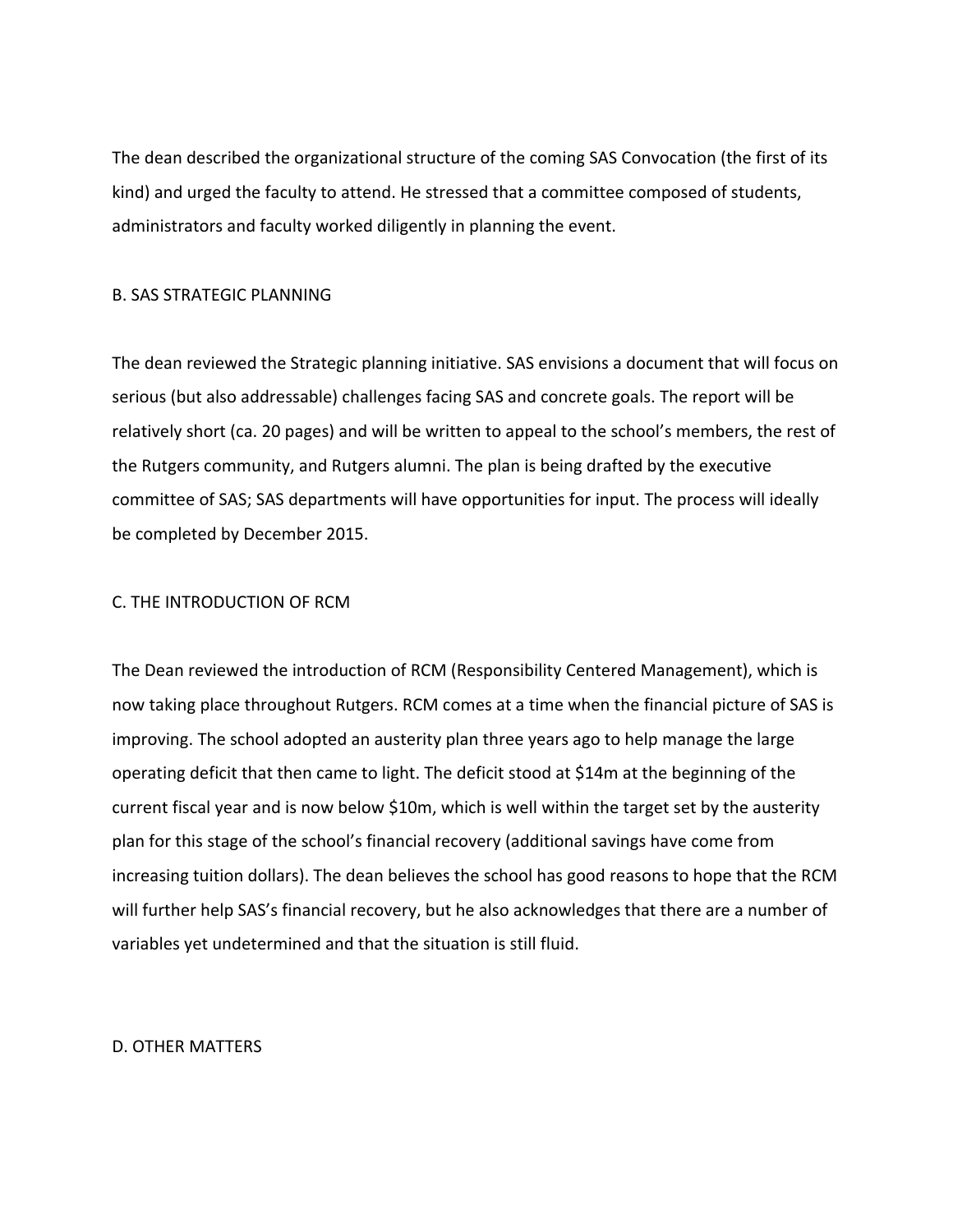The dean discussed the recent SAS committee elections. He reported that appointed positions are now being filled by SAS. In this context, the dean briefly reviewed the composition and function of the CORE Requirements Committee. Finally, the dean reported on a memo he recently sent to Chancellor Edwards calling for the creation of a chancellor‐level CORE committee that will arbitrate if disagreements arise among the New Brunswick schools that have adopted the SAS CORE.

### **3. CORE REQUIREMENTS COMMITTEE (CRC) REPORT**

Carolyn Moehling (Economics), Associate Dean of Undergraduate Education, spoke first for the CORE Requirements Committee. The committee has developed a mechanism for evaluating and recommending retirements of SAS CORE Courses. The CRC has also created an ad hoc committee charged with collecting information regarding Humanities enrollments and the influence of the CORE on them.

Larry Scanlon (English), chair of the CRC, then moved to take from the table the CRC motions that were tabled at the December 2014 meeting. That motion passed. Scanlon next moved to separate the tabled motion into the three new motions. This also passed. The faculty then separately considered the Bloustein, SEBS and Mason Gross CORE proposals. The Bloustein and SEBS proposals passed; the Mason Gross proposal to add a new course to the SAS CORE failed. For the substance of these motions, see the full report at

# http://sasoue.rutgers.edu/33-policies-resources/faculty-resources/sas-affiliates-facultymeetings/138‐may‐07‐2015

Martin Gliserman (English) then moved for the creation of a new ad hoc SAS CORE evaluation committee. The motion (following an explanatory background section) is as follows.

RESOLUTION TO EVALUATE THE SAS CORE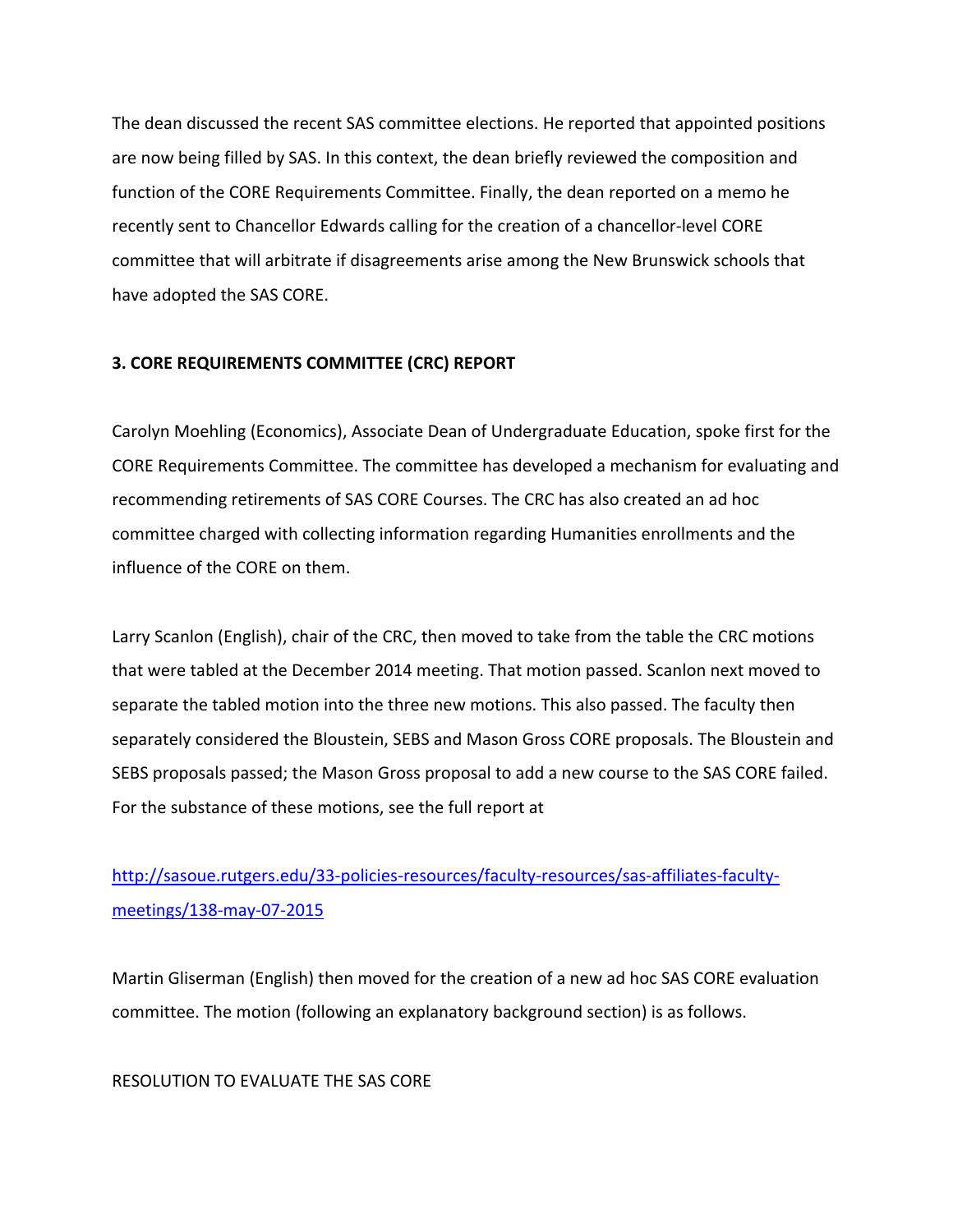#### **BACKGROUND**

The CORE Curriculum has not been embraced by the faculty of the School of Arts and Sciences as a valid educational experience for students, as a curriculum, as a pedagogy, as a means for faculty to convey and challenge ideas, or even as a functioning economic engine. Nor has it been embraced by our students, many of whom have circumvented the SAS CORE by taking online courses outside the SAS, which appear to lack the kind of intellectual rigor that should be the bedrock of any liberal arts education. Some of the concerns faculty express focus on assessment methods, the absence of a language requirement, and declining enrollments in SAS courses. Many faculty view the current mode of assessment of the core courses as debasing the larger values of their courses, or as failing to focus on the holistic endeavor of those courses. Many faculty find that the absence of a language requirement contradicts the notion of "Twenty‐first Century Challenges" and the slogan of "Global Reach." Other faculty wonder why there is not a learning goal such as "Analyze the relationship of cultural representations and the social world in relation to a contemporary social problem" parallel to learning goal (c), "Analyze the relationship that science and technology have to a contemporary social issue."

#### RESOLUTION

Be it resolved that an elected ad hoc SAS faculty committee shall be established to evaluate the Core. This evaluation shall be based on quantitative data as well as on faculty and student experience. The committee shall be established using the procedure currently used to elect SAS faculty committees. The committee shall have eight elected members, two from each of the four subareas of the SAS. The SAS Nominating and Elections Committee shall seek volunteers who wish to serve on this ad hoc committee and shall prepare a slate of sixteen (16) candidates, four (4) from each sub‐area. Eight (8) of them shall be chosen by election. The ballot shall include three lines for write‐in candidates. The ad hoc committee shall distribute its report prior to the December 2015 meeting of the SAS. It shall consider such recommendations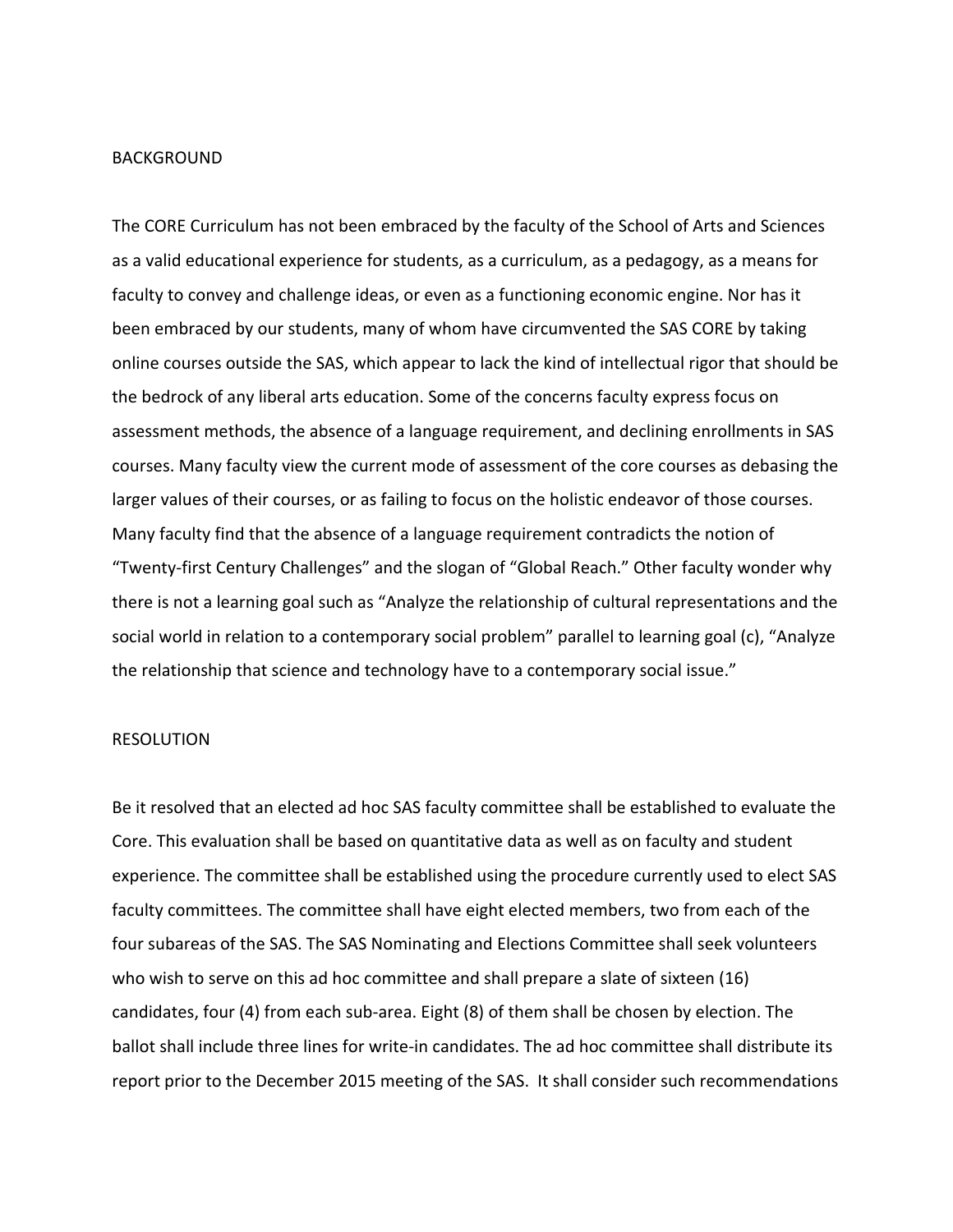as: 1) Abolishing the CORE and moving to a straightforward distribution requirement; 2) Modifying the CORE, to enhance the educational experience of SAS students; to reexamine the learning goals and assessment, as well as the vision and mission of the CORE; 3) Allowing only SAS courses to fulfill the CORE; 4) Establishing a language requirement.

The motion was seconded. After considerable discussion focusing on the present state of the SAS CORE, the priorities and focus of the new ad hoc committee, and its relationship to the SAS CORE Committee, the motion passed.

#### **4. CURRICULUM COMMITTEE REPORT**

Dennis Bathory (Political Science), chair of the SAS Curriculum Committee, presented a summary of the committee's report.

The Curriculum Committee, Bathory reported, considered 101 new and changed courses and 18 changes to majors and minors. Among these:

 ‐ The committee approved 35 new courses, including new capstones in the Geological Sciences major, the Linguistics major, and the Gender and Media minor, as well as additional courses appropriate to further interaction with students interested in the health sciences, such as a course from English (Introduction to Health, Medicine and Literature) and a course jointly from Psychology and Sociology (Psychosocial Foundations of Health and Medicine).

 ‐ The committee approved 13 crosslistings of courses under new numbers (and the 13 corresponding changes in notations for the existing courses), generally to make it easier for students to find courses of interest in the schedule of classes.

 ‐ The committee approved one new major option ‐ in Forensic Chemistry. (Other changes to majors and minors were mostly technical.)